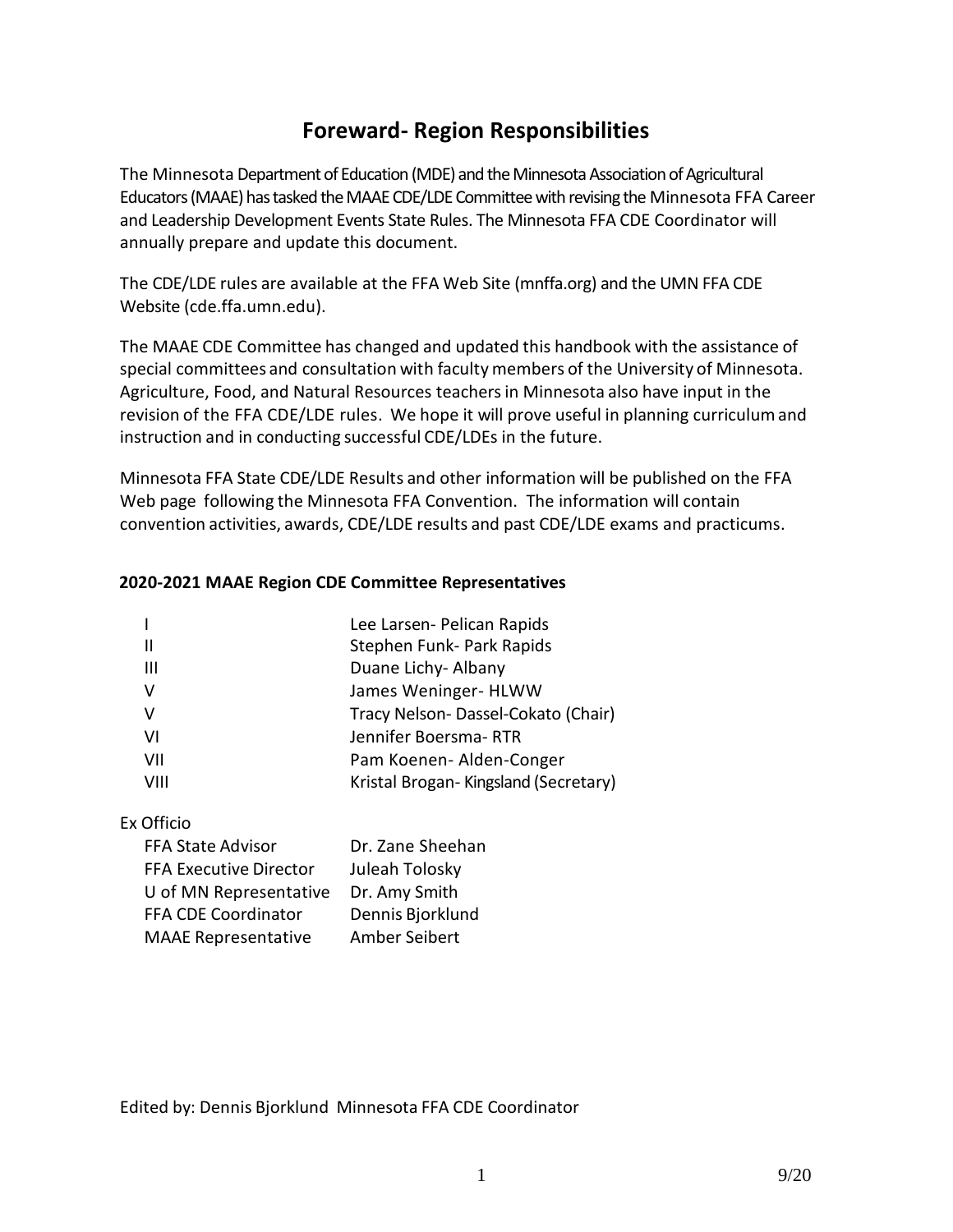## **Minnesota FFA Association Career and Leadership Development Events**

Minnesota FFA Career Development Events (CDE) and Leadership Development Events (LDE) are an essential component of School-Based Agricultural, Food, and Natural Resources (NFNR) Education Career and Technical Education (CTE) Program. These intracurricular educational activities align to federal priorities in Perkins, Minnesota rules, and industry needs for career exploration, preparation, and training.

Students who participate in CDEs and LDEs are discovering career opportunities as they learn. The primary goal of these instructional activities is to develop career readiness and practice industry relevant technical skills, while also developing teamwork and communication skills.

FFA's CDE and LDE programs and awards are an intracurricular component of quality instruction that certify and evaluate student's academic, technical, and social-emotional skills in a specific workforce industry, while in a competitive setting, CDE and LDE participation provides students an application for critical thinking skills and effective decision-making skills, foster teamwork and promote communication while recognizing the value of ethical competition and individual achievement.

Participation in Career and Leadership Development Events are aligned with the vision and direction of education in Minnesota. The ability to develop performance packages aligned with the National AFNR standards and the Minnesota Graduation Standards will enhance the value and the quality of the experience for all students who participate. The experiences students gain through involvement in CDEs and LDEs reinforce the intracurricular educational requirements of a comprehensive School-Based AFNR program including academic classroom instruction, technical Supervised Agricultural Experience (SAE) or Work-Based Learning (WBL), and social emotional FFA leadership programs.

Dr. C. Zane Sheehan Minnesota Department of Education State Supervisor of Agriculture Food and Natural Resources Education Advisor, Minnesota FFA Association